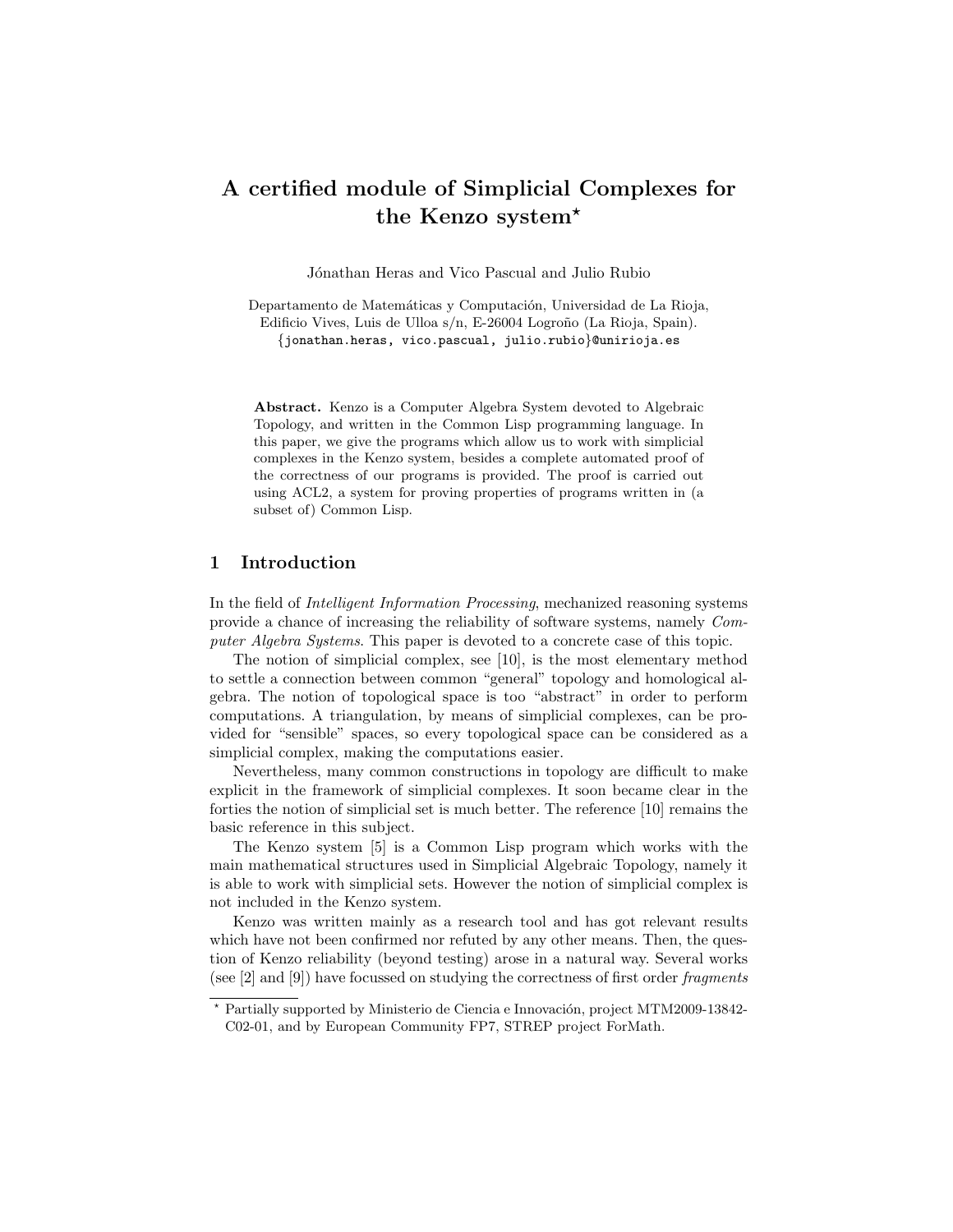of Kenzo with the ACL2 theorem prover [\[8\]](#page-7-4). Other works have focussed on verifying the correctness of Kenzo algorithms using higher-order Theorem Provers tools such as Isabelle or Coq, see [\[3](#page-7-5)[,4\]](#page-7-6).

We have undertaken two tasks: on the one hand, the development of a new Kenzo module which integrates the notion of simplicial complex. On the other hand, certifying the correctness of this module using the ACL2 theorem prover.

The rest of this paper is organized as follows. Section [2](#page-1-0) introduces the basic background about simplicial complexes and some algorithms about them. In Section [3](#page-3-0) the new Kenzo module is presented; the ACL2 certification of that module is given in Section [4.](#page-4-0) Section [5](#page-6-0) introduces our methodological approach to relate an efficient program with the proofs of properties in ACL2. This paper ends with a section of Conclusions and Further work.

We urge the interested reader to consult the complete development in [\[6\]](#page-7-7).

## <span id="page-1-0"></span>2 Mathematical Preliminaries

In this section, we briefly provide the minimal mathematical background needed in the rest of the paper. We mainly focus on definitions. Many good textbooks are available for these definitions and results about them, the main one being maybe [\[10\]](#page-7-0).

Let us start with the basic terminology. Let  $V$  be an ordered set, called the vertex set. An (ordered abstract) simplex over V is any ordered finite subset of V. An (ordered abstract) n-simplex over V is a simplex over V whose cardinality is equal to  $n+1$ . Given a simplex  $\alpha$  over V, we call faces of  $\alpha$  to all the subsets of  $\alpha$ .

**Definition 1** An *(ordered abstract)* simplicial complex over  $V$  is a set of simplexes  $K$  over  $V$  such that it is closed by taking faces (subsets); that is to say:

$$
\forall \alpha \in \mathcal{K}, \; \text{if } \beta \subseteq \alpha \Rightarrow \beta \in \mathcal{K}
$$

Let K be a simplicial complex. Then the set  $S_n(\mathcal{K})$  of *n*-simplexes of K is the set made of the simplexes of cardinality  $n + 1$  of K.

**Example 2** Let us consider  $V = (0, 1, 2, 3, 4, 5, 6)$ .

The small simplicial complex drawn in Figure [1](#page-2-0) is mathematically defined as the object:

$$
\mathcal{K} = \left\{ \begin{matrix} \emptyset, (0), (1), (2), (3), (4), (5), (6), \\ (0, 1), (0, 2), (0, 3), (1, 2), (1, 3), (2, 3), (3, 4), (4, 5), (4, 6), (5, 6), \\ (0, 1, 2), (4, 5, 6) \end{matrix} \right\}.
$$

Note that, because the vertex set is ordered the list of vertices of a simplex is also ordered, which allows us to use a sequence notation  $(\ldots)$  and not a subset notation  $\{\ldots\}$  for a simplex and also for the vertex set V. It is also worth noting that simplicial complexes can be infinite. For instance if  $V = N$  and the simplicial complex K is  $\{(n)\}_{n\in\mathbb{N}}\cup\{(n-1,n)\}_{n\geq1}$ , the simplicial complex obtained can be seen as an infinite bunch of segments.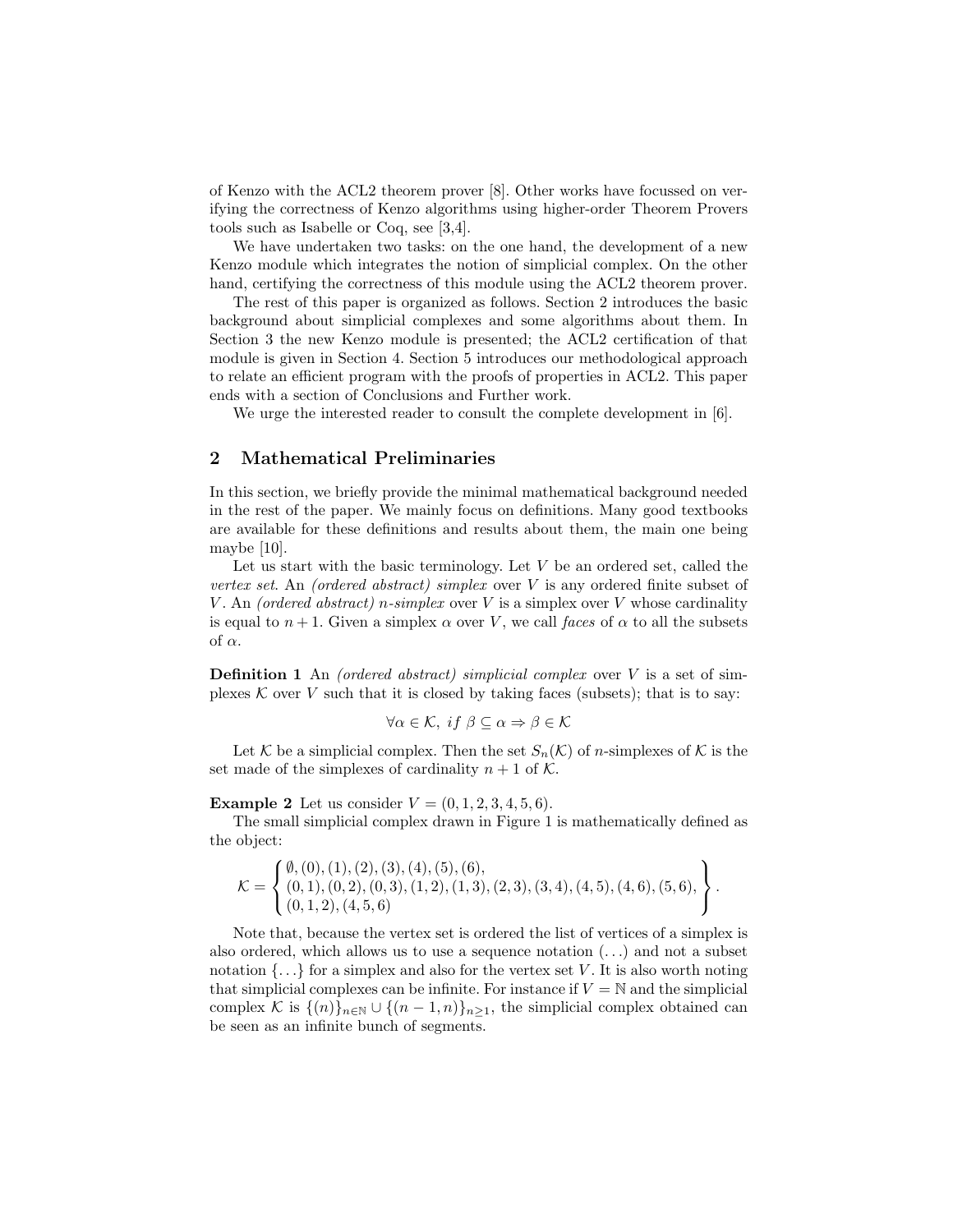

<span id="page-2-0"></span>Fig. 1. Butterfly Simplicial Complex

**Definition 3** A facet of a simplicial complex  $\mathcal K$  over  $V$  is a maximal simplex with respect to the subset relation,  $\subseteq$ , among the simplexes of  $\mathcal{K}$ .

<span id="page-2-2"></span>Example 4 The facets of the small simplicial complex depicted in Figure [1](#page-2-0) are:

 $\{(0, 3), (1, 3), (2, 3), (3, 4), (0, 1, 2), (4, 5, 6)\}$ 

Let us note that a *finite* simplicial complex can be generated from its facets taking the set union of the power set of each one of their facets. In general, we have the following definition.

**Definition 5** Let  $S$  be a finite sequence of simplexes, then the set union of the power set of each one of the elements of  $\mathcal S$  is, trivially, a simplicial complex called the simplicial complex associated with S.

It is worth noting that the same simplicial complex can be generated from two different sequences of simplexes; in addition, the minimal sequence of simplexes which generates a finite simplicial complex is the sequence of its facets.

<span id="page-2-1"></span>Then, the following algorithm can be defined.

### Algorithm 6

*Input:* a sequence of simplexes  $S$ . Output: the associated simplicial complex with  $S$ .

In spite of being a powerful tool, many common constructions in topology are difficult to make explicit in the framework of simplicial complexes. It soon became clear in the forties that the notion of simplicial set is much better.

**Definition 7** A *simplicial set K*, is a union  $K = \bigcup$  $q\geq 0$  $K^q$ , where the  $K^q$  are disjoints sets, together with functions:

$$
\partial_i^q : K^q \to K^{q-1}, \quad q > 0, \quad i = 0, \ldots, q,
$$
  
\n $\eta_i^q : K^q \to K^{q+1}, \quad q \ge 0, \quad i = 0, \ldots, q,$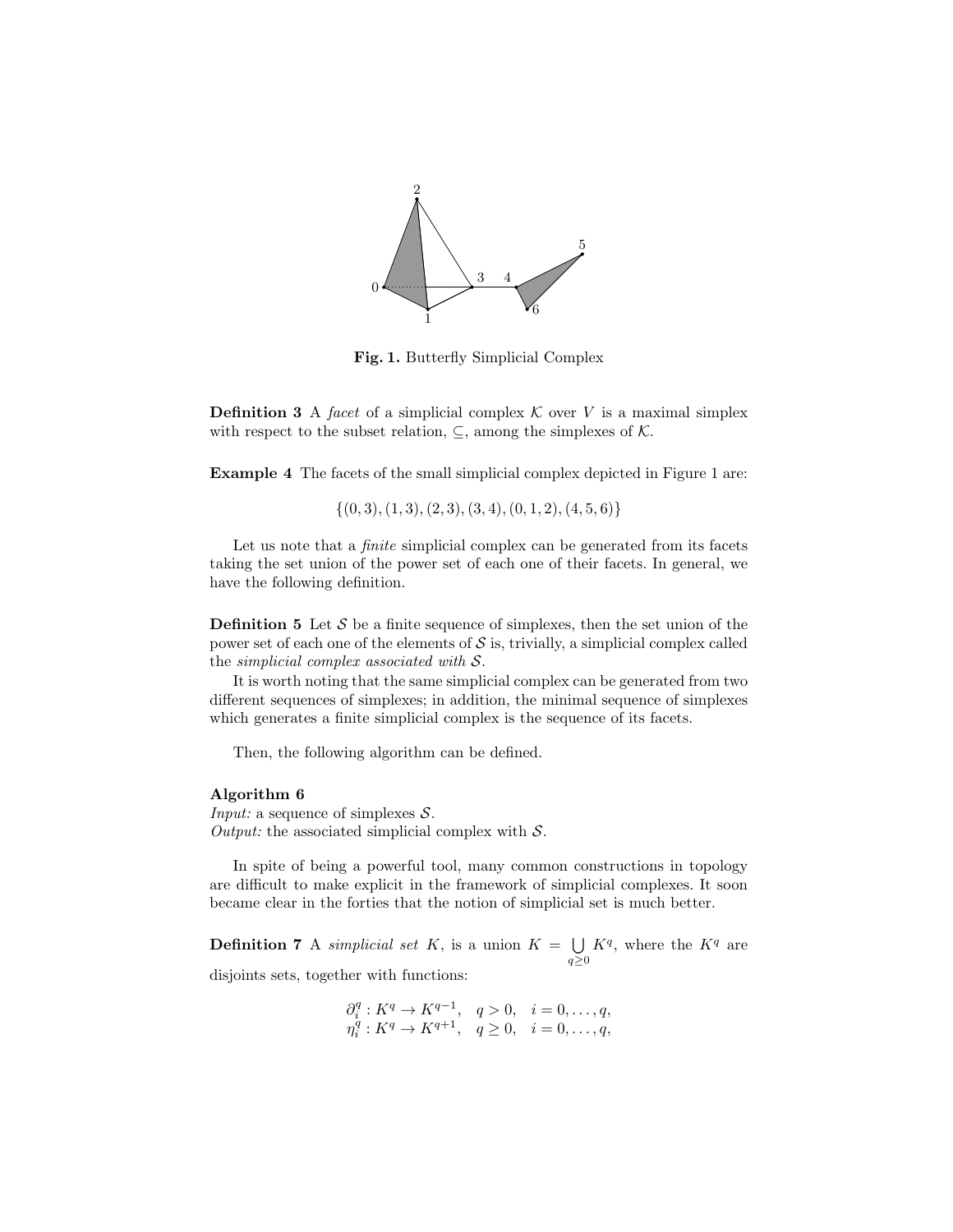subject to the relations:

(1) 
$$
\partial_i^{q-1} \partial_j^q = \partial_{j-1}^{q-1} \partial_i^q
$$
 if  $i < j$ ,  
\n(2)  $\eta_i^{q+1} \eta_j^q = \eta_j^{q+1} \eta_{i-1}^q$  if  $i > j$ ,  
\n(3)  $\partial_i^{q+1} \eta_j^q = \eta_{j-1}^{q-1} \partial_i^q$  if  $i < j$ ,  
\n(4)  $\partial_i^{q+1} \eta_i^q =$  identity  $= \partial_{i+1}^{q+1} \eta_i^q$ ,  
\n(5)  $\partial_i^{q+1} \eta_j^q = \eta_j^{q-1} \partial_{i-1}^q$  if  $i > j + 1$ .

The  $\partial_i^q$  and  $\eta_i^q$  are called *face* and *degeneracy* operators respectively.

The elements of  $K<sup>q</sup>$  are called *q-simplexes*. A simplex x is called *degenerate* if  $x = \eta_i y$  for some simplex y and some degeneracy operator  $\eta_i$ ; otherwise x is called non degenerate.

There exists a link between the notion of simplicial set and the one of simplicial complexes.

<span id="page-3-2"></span>**Definition 8** Let  $\mathcal{SC}$  be an (ordered abstract) simplicial complex over V. Then the *simplicial set*  $K(S\mathcal{C})$  *canonically associated* with  $SC$  is defined as follows. The set  $K^n(\mathcal{SC})$  is  $S_n(\mathcal{SC})$ , that is, the set made of the simplexes of cardinality  $n+1$ of SC. In addition, let  $(v_0, \ldots, v_q)$  be a q-simplex, then the face and degeneracy operators of the simplicial set  $K(S\mathcal{C})$  are defined as follows:

> $\partial_i^q((v_0,\ldots,v_i,\ldots,v_q)) = (v_0,\ldots,v_{i-1},v_{i+1},\ldots,v_q),$  $\eta_i^q((v_0, \ldots, v_i, \ldots, v_q)) = (v_0, \ldots, v_i, v_i, \ldots, v_q).$

That is, the face operator  $\partial_i^q$  removes the vertex in the position i of a q-simplex, and the degeneracy operator  $\eta_i^q$  duplicates the vertex in the position i of a qsimplex.

Then, the above definition provides us the following algorithm.

### <span id="page-3-1"></span>Algorithm 9

*Input:* a simplicial complex  $SC$ . Output: the simplicial set  $K(S\mathcal{C})$  canonically associated with  $\mathcal{SC}$ .

## <span id="page-3-0"></span>3 A new Kenzo module

In the current www-available version of Kenzo, the notion of simplicial complex is not included. Then, we have developed a new Common Lisp module to enhance the Kenzo system with this notion. Our programs implement algorithms [6](#page-2-1) and [9.](#page-3-1) The following lines are devoted to explain the essential part of these programs.

First of all, let us note that the vertex set  $V$  in our programs is  $\mathbb{N}$ ; besides, we represent an *n*-simplex as a strictly ordered list of  $n+1$  natural numbers that represent the vertices of the simplex. For instance, the 2-simplex with vertices 0, 1 and 3 is represented as the list (0 1 3). Moreover, a simplicial complex is represented, in our system, by means of a list of simplexes.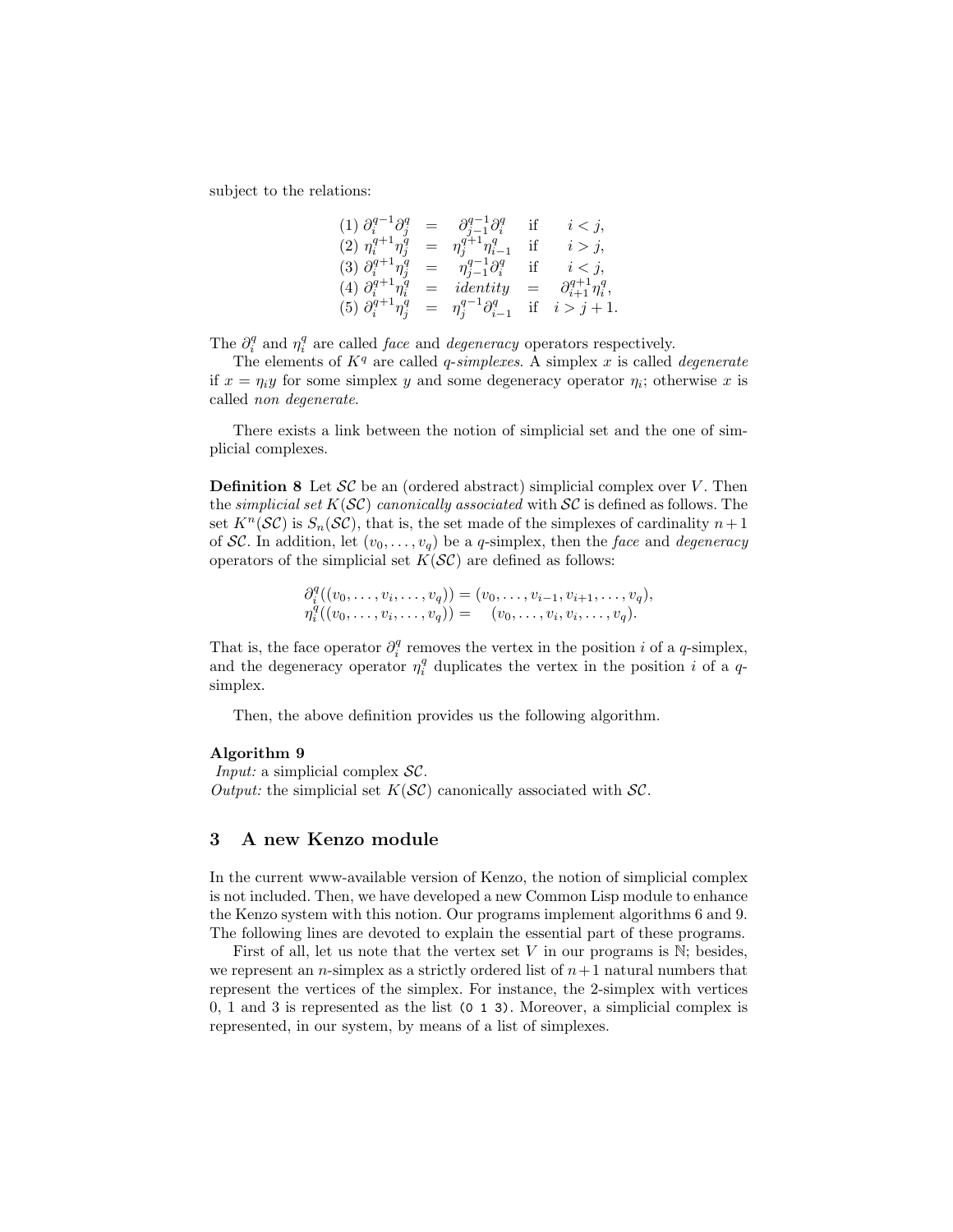The first of our programs implements Algorithm [6,](#page-2-1) that is, the functions which generate a simplicial complex from a sequence of simplexes. The description of the main function in charge of this task is shown here:

### simplicial-complex-generator ls  $[Function]$

From a list of simplexes, ls, this function generates the associated simplicial complex. The implementation of this function is split in two steps. The former one, consists of gathering the lists of simplexes coming from the computation of the simplicial complex of each simplex of ls; as a result a list of simplexes is produced but probably with duplicate elements. The second step is devoted to remove the duplicate elements.

The second program implements Algorithm [9.](#page-3-1) It generates the simplicial set canonically associated with a simplicial complex as a Simplicial-Set Kenzo class instance. The main function is:

### ss-from-sc simplicial-complex [Function]

Build an instance of the Simplicial-Set Kenzo class which represents the simplicial set canonically associated with a simplicial complex, simplicialcomplex, see Definition [8,](#page-3-2) using some auxiliar functions which are necessary to define simplicial sets in Kenzo.

To provide a better understanding of the new tools, an elementary example of their use is presented now. Let us consider the list of facets of the butterfly simplicial complex presented in Example [4.](#page-2-2) From these facets, we can construct the butterfly simplicial complex with our program:

```
. . . . . . . . . . . . . . . . . . . . . . . . . . . . . . . . . . . . . . . . . . . . . . . . . . . . . . . . . . . . . . . . . . . . . . . . . . . . . . . . . . . . . . . . . . . . . . . . . . . . . . . . . . . . . . . . . . . .
> (setf butterfly (simplicial-complex-generator
                                    '(\overline{(0\ 3)\ (1\ 3)\ (2\ 3)\ (3\ 4)\ (0\ 1\ 2)\ (4\ 5\ 6))))((0\ 3)\ (0)\ (3)\ (1\ 3)\ (1)\ (2\ 3)\ (2)\ (3\ 4)\ (4)\ (0\ 1\ 2)\ (0\ 1)\ \ldots)
```
Once we have constructed this simplicial complex, we can build the simplicial set canonically associated with the butterfly simplicial complex by means of the instruction:

```
. . . . . . . . . . . . . . . . . . . . . . . . . . . . . . . . . . . . . . . . . . . . . . . . . . . . . . . . . . . . . . . . . . . . . . . . . . . . . . . . . . . . . . . . . . . . . . . . . . . . . . . . . . . . . . . . . . . .
> (setf butterfly-ss (ss-from-sc butterfly)) \Phi[K1 Simplicial-Set]
                                                                                                 . . . . . . . . . . . . . . . . . . . . . . . . . . . . . . . . . . . . . . . . . . . . . . . . . . . . . . . . . . . . . . . . . . . . . . . . . . . . . . . . . . . . . . . . . . . . . . . . . . . . . . . . . . . . . . . . . . . .
```
Finally, we can determine its homology groups thanks to the Kenzo kernel.

```
. . . . . . . . . . . . . . . . . . . . . . . . . . . . . . . . . . . . . . . . . . . . . . . . . . . . . . . . . . . . . . . . . . . . . . . . . . . . . . . . . . . . . . . . . . . . . . . . . . . . . . . . . . . . . . . . . . . .
> (homology butterfly-ss 0 2) \mathbf{\Phi}Homology in dimension 0:
Component Z
Homology in dimension 1:
Component Z
Component Z
```
. . . . . . . . . . . . . . . . . . . . . . . . . . . . . . . . . . . . . . . . . . . . . . . . . . . . . . . . . . . . . . . . . . . . . . . . . . . . . . . . . . . . . . . . . . . . . . . . . . . . . . . . . . . . . . . . . . . .

## To be interpreted as stating  $H_0(butterfly) = \mathbb{Z}$ ,  $H_1(butterfly) = \mathbb{Z} \oplus \mathbb{Z}$ .

## <span id="page-4-0"></span>4 Certification of the Kenzo module

As we have just said, we want to formalize in ACL2 the correctness of both the simplicial-complex-generator and ss-from-sc functions; that is to say, our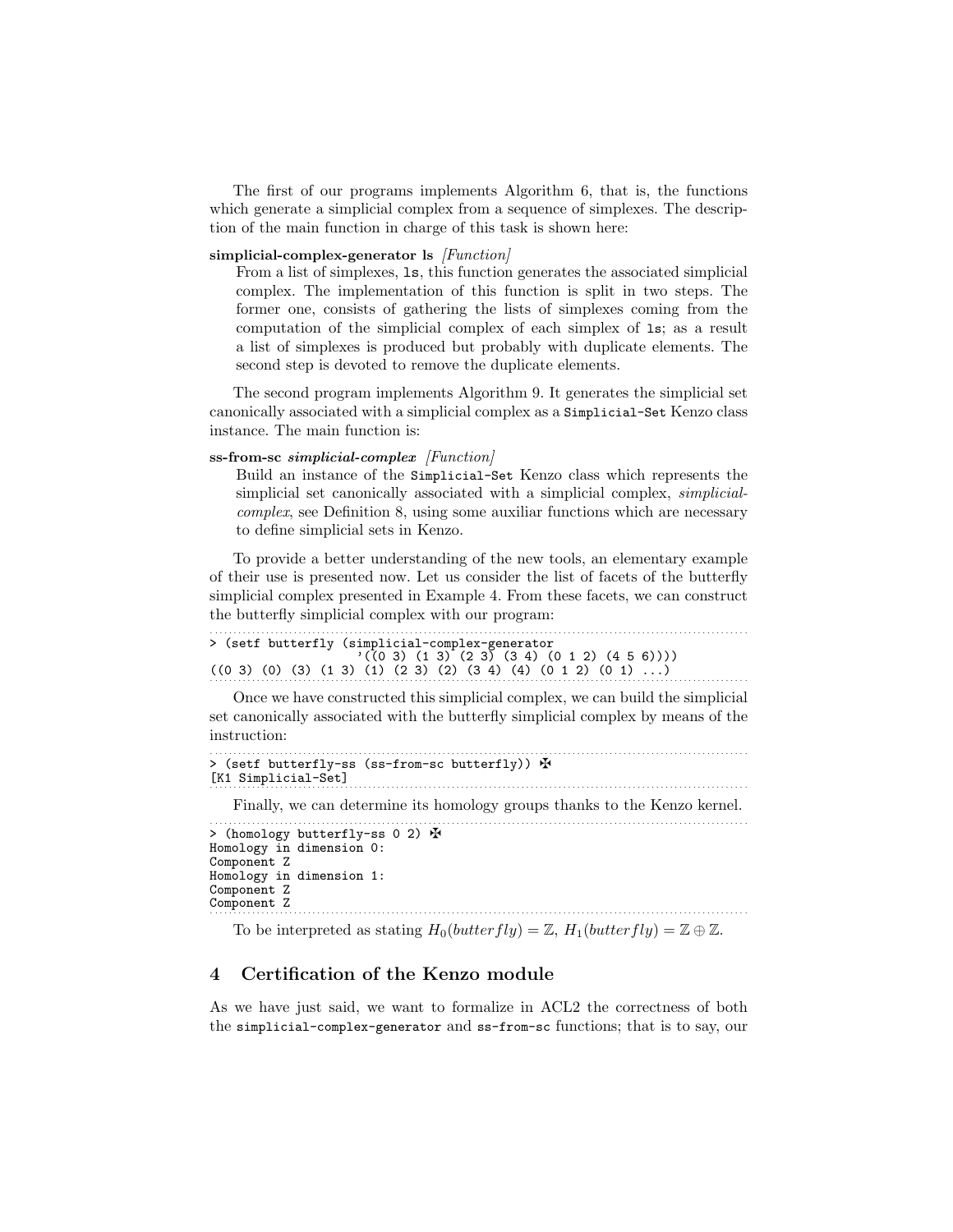implementation of algorithms [6](#page-2-1) and [9.](#page-3-1) Since both Kenzo and ACL2 are Common Lisp programs we can verify the correctness of these functions in ACL2.

The formalization of simplicial-complex-generator in ACL2 is split in two steps. First of all, we need some auxiliary functions which define the necessary concepts to prove our theorems. Namely, we need to define the notions of simplex, list of simplexes, set of simplexes, face and member in ACL2. Subsequently, lemmas stating the correctness and completeness of our implementation of Algorithm [6](#page-2-1) are proved; for instance the following one.

### ACL2 Lemma 10 Let ls be a list of simplexes, then  $(simplicial-complex-generation$  builds a set of simplexes. . . . . . . . . . . . . . . . . . . . . . . . . . . . . . . . . . . . . . . . . . . . . . . . . . . . . . . . . . . . . . . . . . . . . . . . . . . . . . . . . . . . . . . . . . . . . . . . . . . . . . . . . . . . . . . . . . . . .

| (defthm simplicial-complex-generator-constructs-simplicial-complex-1 |  |
|----------------------------------------------------------------------|--|
| (implies (list-of-simplexes-p ls)                                    |  |
| $(set-of-simplexes-p (simplicial-complex-generation Is))))$          |  |
|                                                                      |  |

The proof of lemmas like the above one, in spite of involving some auxiliary result, can be proved without any special hindrance due to the fact that our programs follows simple inductive schemas that are suitable for the ACL2 heuristics. Eventually, we can prove the following theorem.

## ACL2 Theorem 11 Let ls be a list of simplexes, then (simplicial-complex-generator  $ls$ ) constructs the simplicial complex associated with ls.

Finally, the certification of the correctness of ss-from-sc, that constructs from a simplicial complex the simplicial set canonically associated, is provided by means of the Generic Simplicial Set theory tool [\[7\]](#page-7-8). This tool reduces the proving effort for each family of simplicial sets, letting ACL2 automates the routine parts of the proof. In this way, the fact that from a simplicial complex the program really constructs a simplicial set is proven.

The task of certifying the correctness of our implementation of Algorithm [9,](#page-3-1) that is to say, the ss-from-sc function, has not been undertaken from scratch, but we have used a previous work presented in [\[7\]](#page-7-8) that allows us to prove the correctness of simplicial sets constructed in the Kenzo object. Namely, if a Kenzo object fulfills some minimal conditions, we have developed an ACL2 theory which asserts that the Kenzo object is a simplicial set.

In this way, the proof effort is considerably reduced to prove the correctness of ss-from-sc since we only need to prove 4 (easy) properties, and the tool presented in [\[7\]](#page-7-8) automatically generates the proof of the correctness of our implementation. Then, we have the following theorem.

**ACL2** Theorem 12 Let sc be a simplicial complex, then  $(s = f_{\text{row-sc}} s c)$  constructs a simplicial set.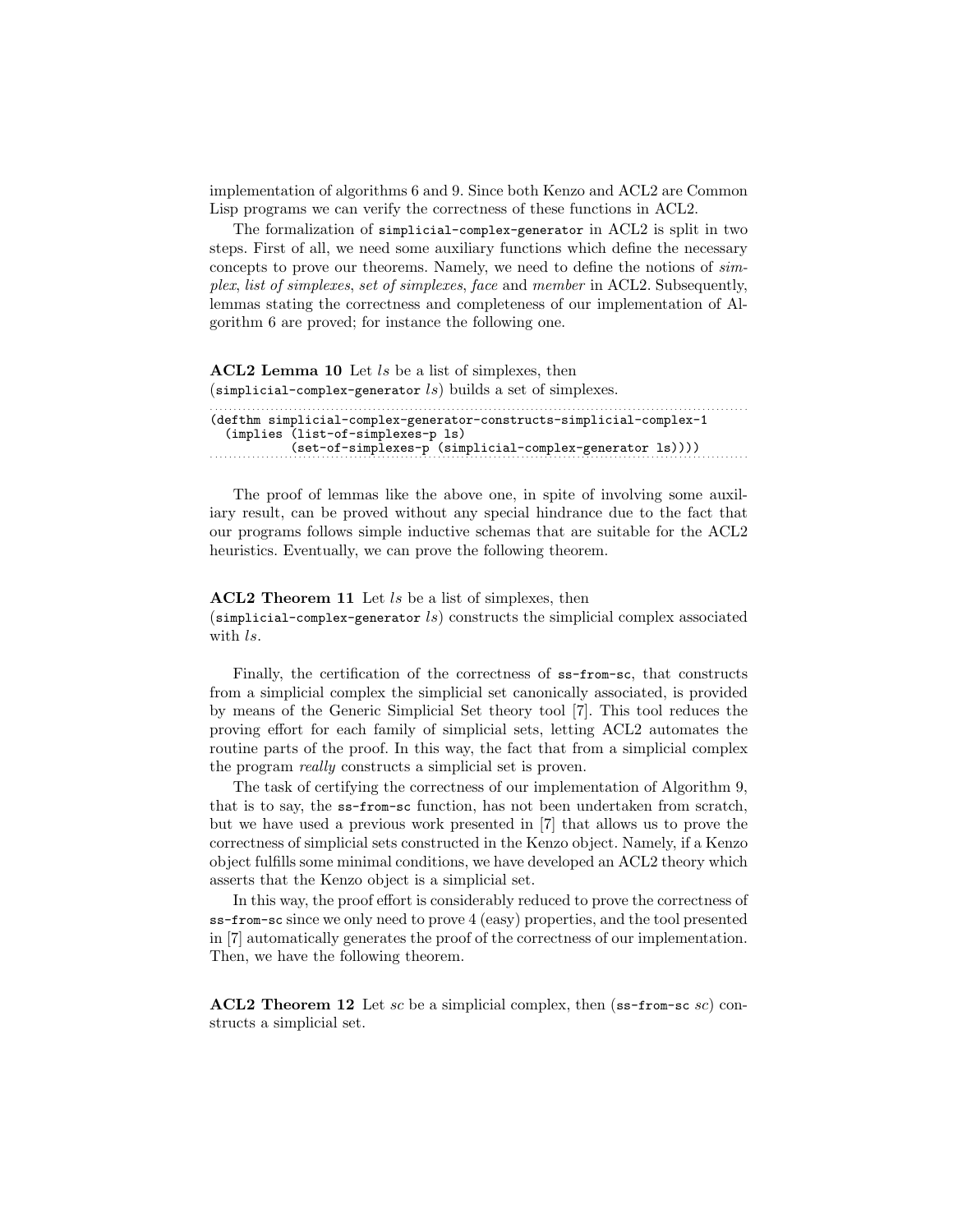## <span id="page-6-0"></span>5 Two equivalent programs

The implementation of the simplicial-complex-generator function is suitable for the induction heuristics of the ACL2 theorem prover. However, it is an inefficient design, so, it can produce undesirable situations. For instance, if we try to build a simplicial complex from a list of 11613 simplexes, an error message will be shown:

```
. . . . . . . . . . . . . . . . . . . . . . . . . . . . . . . . . . . . . . . . . . . . . . . . . . . . . . . . . . . . . . . . . . . . . . . . . . . . . . . . . . . . . . . . . . . . . . . . . . . . . . . . . . . . . . . . . . . .
> (simplicial-complex-generator ...) H
Error: Stack overflow (signal 1000)
[condition type: SYNCHRONOUS-OPERATING-SYSTEM-SIGNAL]
```
This kind of error occurs when too much memory is used on the data structure that stores information about the active computer program.

In order to overcome this drawback, an efficient program has been implemented, this new function is called optimized-simplicial-complex-generator. This new program relies on the memoization technique, a well known artifact of Artificial Intelligence. Memoization is used primarily to speed up computer programs. A memoized function "remembers" the results corresponding to some set of specific inputs. Subsequent calls with remembered inputs return the remembered result rather than recalculating it.

However, no reward comes without a corresponding price and, the optimized program can not be implemented in ACL2 (since ACL2 is an applicative subset of Common Lisp). In order to deal with this pitfall we have based on the work presented in [\[1\]](#page-7-9), where the authors coped with a similar problem, but related to already implemented Kenzo code fragments.

Let us enumerate the characteristics of our situation:

- simplicial-complex-generator program is
	- specially designed to be proved;
	- programmed in ACL2 (and, of course, Common Lisp);
	- not efficient:
	- tested:
	- proved in ACL2.
- optimized-simplicial-complex-generator program is
	- specially designed to be efficient;
	- written in Common Lisp;
	- efficient;
	- tested;
	- unproved.

In our approach, simplicial-complex-generator is supposed to be equivalent to optimized-simplicial-complex-generator. But we do not pretend to prove this equivalence: this option would lead us to a form of ill-founded recursion. Our aim should be to use the highly reliable simplicial-complex-generator to perform automated testing of the *efficient* optimized-simplicial-complex-generator.

The following toy program will illustrate this idea: